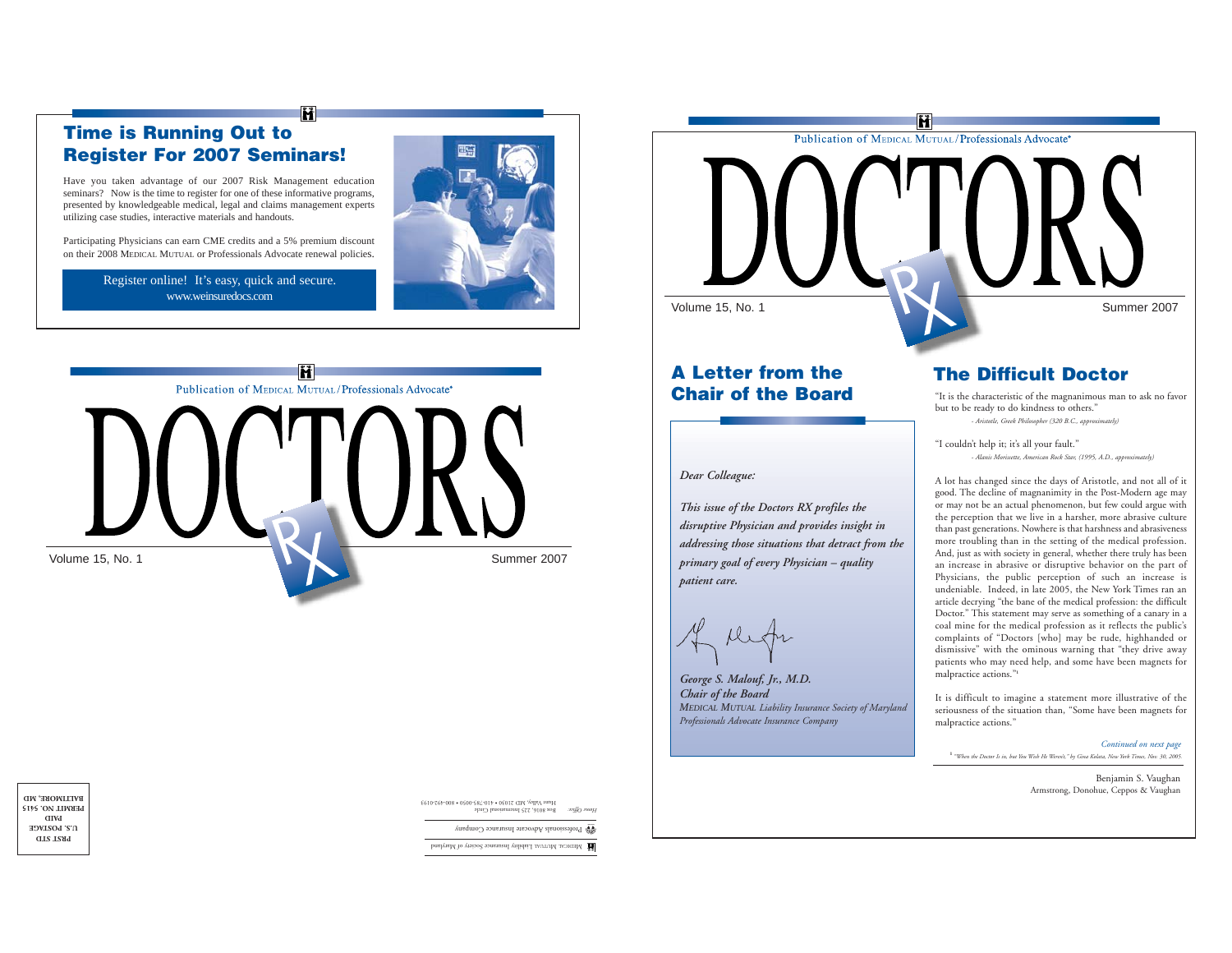#### Sometimes a Physician's conduct is so disruptive to the operation of the hospital or office, that the value of the Physician's clinical work is outweighed by the negative impact of his or her behavior. Unacceptable behavior can take many forms – tirades in the operating room, abusive treatment of patients or staff, sexual harassment, or disruption of meetings.

The concern over the "difficult" or disruptive Doctor has caught not just the attention of the New York Times but also the AMA and JCAHO as well as a host of other medical societies and authors. A number of problem areas and suggested solutions have been proposed.

#### *I. Defining and Recognizing "the Disruptive Doctor"*

In addressing the concern of the Disruptive Doctor, the first step is defining the term. The AMA has provided this criterion, found in H-140-918, from which a definition may be derived:

Personal conduct, whether verbal or physical, that affects or that potentially may affect patient care negatively constitutes disruptive behavior. (This includes but is not limited to conduct that interferes with one's ability to work with other members of the health care team.) However, criticism that is offered in good faith with the aim of improving patient care should not be construed as disruptive behavior.**<sup>2</sup>**



In a report from the AMA Council on Ethics and Judicial Affairs, upon which H-140-198 was based in large part, the authors provided additional illumination on this point:

M

In fact, disruptive behavior may be viewed along a spectrum. Although there is no agreed-upon definition, and the term, "disruptive" is sometimes interchanged with the term, "abusive," it generally refers to a style of interaction with Physician, hospital personnel, patients, family members, or others that interferes with patient care. Such behavior may be expressed verbally by using foul or threatening language, or though non-verbal behavior such as personal habits, for example facial expressions or manners. It may affect the broader operations of an institution, or relate more narrowly to one's ability to work with others, such as unwillingness to work with or inability to relate to other staff in ways that affect patient care.**<sup>3</sup>**

The most important point of these statements is the concept of behavior that negatively affects patient care. The impact may be either a direct offshoot of the Physician's contact with the patient or a more indirect result of impaired communications or diminished morale among the Physician's colleagues and staff.

Thus, the mere fact that a Physician's style of communication and interaction may be characterized by such terms as egotistical, abrupt, terse or any number of other terms which are less than charming does not necessarily make his or her behavior problematic. When those traits negatively affect patient care, directly or indirectly, they have become truly disruptive and abusive and warrant some form of intervention.

Behavior which is abrasive and mean-spirited may be the more obvious example of disruptive conduct. Less obvious, but equally troubling examples of disruptive behavior may be found in the Physician who steadfastly refuses to comply with requirements of paperwork or similar routines and then casts blame on other staff members, or upon more vague concepts as the health care profession as a whole, for thwarting his or her desire to practice medicine as he or she feels it should be practiced. This conduct may very well affect staff morale and patient care in a manner that could legitimately be thought of as disruptive. A quixotic effort to buck the system purely for the sake of bucking the system may be every bit as disruptive as the frankly abusive Physician when "the system" being bucked is nothing more than a network of colleagues and staff members simply trying to do their jobs according to the rules by which all practitioners have to practice in a complex and complicated health care system. In a profession that requires the quintessential team effort, the perpetual maverick may be just as disruptive as the constant bully.

It should be noted that the American Medical Association has taken great pains to distinguish disruptive behavior from constructive criticism, stating, "Criticism that is offered in good faith with the aim of improving patient care should not be construed as disruptive behavior."<sup>6</sup> Even criticism offered in an abusive manner, good faith notwithstanding, may be disruptive if, in fact, it has the effect of diminishing the ability to deliver patient care. In some cases, style may obviate substance.

Ĥ

Certainly, the practice of medicine is a collaborative endeavor. The collaboration may be general and indirect in the sense of information passed from one Physician to another in the form of published literature. More frequently, it is characterized by a far more direct and intimate relationship between the Physician and other health care workers including other Physician assistants, nurses, staff members and non-clinical administrative personnel.

Beyond all else, it is a collaboration of Physician and patient.

The practice of medicine will be successful only when the collaborative effort is permitted to flourish. When it is impaired by the conduct of the Physician, the patient will be the first to suffer. When the patient expresses his or her dissatisfaction in the form of a lawsuit, the Physician may find that he or she is the last to suffer.

#### *II. The Health Care Industry's Response to Dealing with the Disruptive Doctor*

#### **A. AMA**

The American Medical Association has made a number of recommendations regarding the appropriate response to the disruptive Physician as follows:





Each medical staff should develop and adopt bylaw provisions or policies for intervening in situations where a Physician's behavior is identified as disruptive. The medical staff bylaw provisions of policies should contain procedural safeguards that protect due process. Physicians exhibiting disruptive behavior should be referred to a medical staff wellness or equivalent committee.

#### **In developing policies that address Physicians with disruptive behavior, attention should be paid to the following elements:**

- (a) Clearly stating principal objectives in terms that ensure high standards of patient care and promote a professional practice and work environment;
- (b) Describing the behavior or types of behavior that will prompt intervention;
- (c) Providing a channel through which disruptive behavior can be reported and appropriately recorded. A single incident may not be sufficient for action, but each individual report may help. Identify a pattern that requires intervention.
- (d) Establishing a process to review or verify reports of disruptive behavior.
- (e) Establishing a process to notify a Physician whose behavior is disruptive that a report has been made, and providing the Physician with an opportunity to respond to the report.
- (f) Including means of monitoring whether a disruptive Physician's conduct improves after intervention.
- (g) Providing for evaluative and corrective actions that are commensurate with the behavior, such as self correction and structured rehabilitation. Suspension of responsibilities or privileges should be a mechanism of final resort.

#### **2** *AMA H-140-918, July, 2004* **3** *CEJA Report 106, Physician with Disruptive Behavior, June 2000*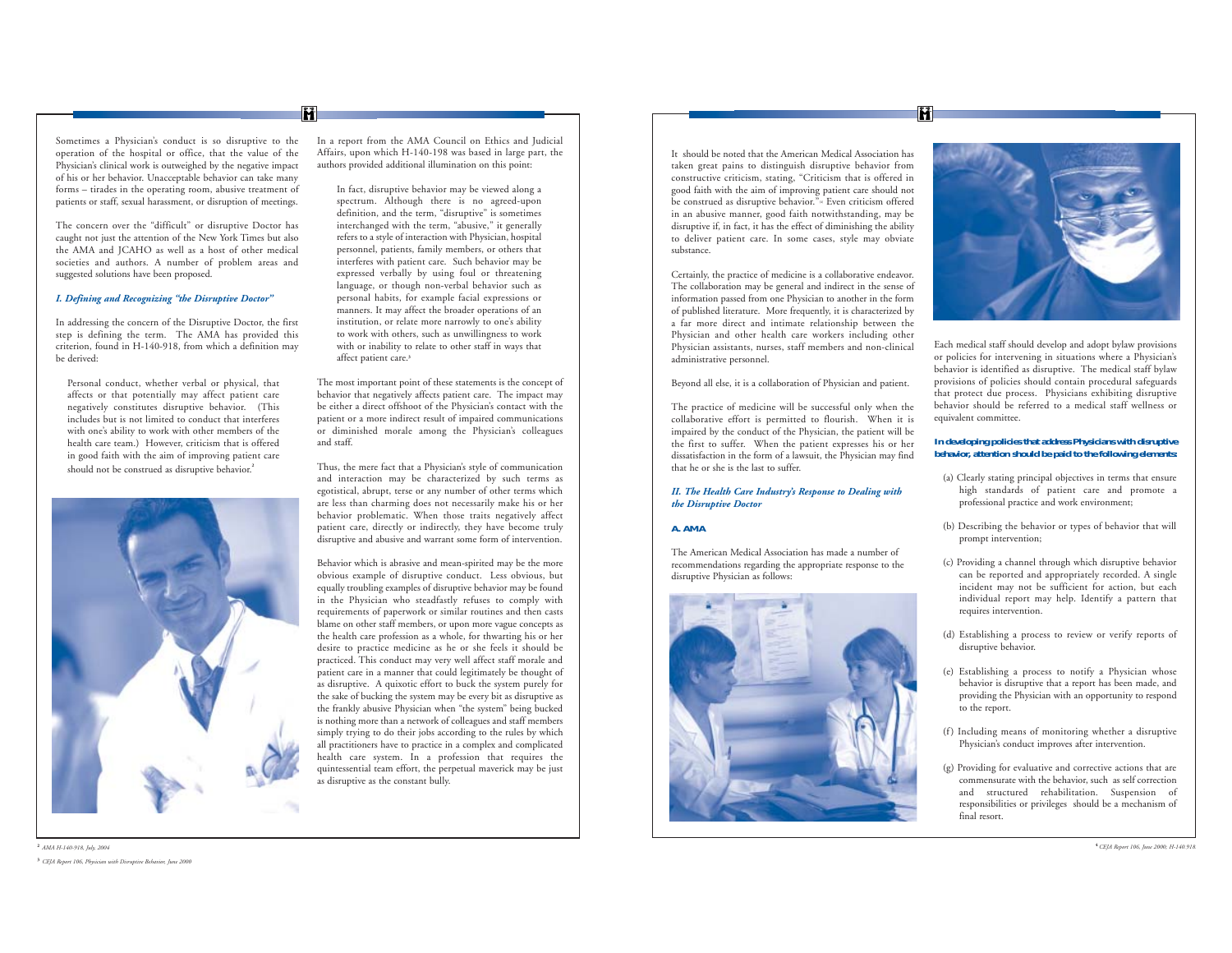Ĥ

- (h) Identifying which individuals will be involved in the various stages of the process, from reviewing reports to notifying Physician and monitoring conduct after intervention.
- (i) Providing clear guidelines for the protection of confidentiality.
- (j) Ensuring that individuals who report a disruptive Physician are duly protected.<sup>5</sup>

These recommendations are based upon a few fairly essential principles:

- 1. Due process for the Physician in question:
	- –Notice, in advance, of the type of behavior which will be proscribed;
	- –Notice that the Physician's behavior is falling within proscribed parameters – The Physician's opportunity to respond to the allegations and defend his or her conduct;
- 2. Protection of the person or persons making the complaint of improper behavior;
- 3. Establishing a channel for corrective action (which de-emphasizes punitive measures).

The recommendations of the AMA, above, add yet one more layer of structure to the workplace and to the lives of the workers. They will be helpful so long as they are used as a means of achieving the proper goal. Being a set of structures, however, they are also a potential source of abuse, and will become such if they are used to achieve a goal for which they





are not intended. In putting these principles into effect, care should be taken to ensure that the process, itself, does not become oppressive and heavy-handed to the point that it is the source of disruption rather than the cure. The goal is not to ensure conformity or uniformity of conduct. The hospital or medical office need not become an overly repressive environment. Indeed, the goal is not even to ensure an atmosphere of forced politeness nor the maintenance of an artificial working environment by means of suppressing or altering the personalities or relationships of the persons within that environment. The goal is simply to facilitate the delivery of patient care in a manner that stifles neither the caregiver nor the patient.

## *B. JCAHO Regulations*

It should be noted that the Joint Commission for the Accreditation of Healthcare Organizations has proposed "Standards for Disruptive Behavior," scheduled for approval in April, 2007. The JCAHO has taken an approach not dissimilar to the AMA. Proposed LD.3.15 encompasses the <sup>p</sup>hilosophy of respect among co-workers regardless of the relative position of those workers. The Rationale for LD.3.15 provides that "safety and quality thrive in an environment that supports working in teams and respecting other people, regardless of their position in the organization."

The concern for disruptive behavior is expressed, again, in terms of patient safety and the quality of care: "Undesirable behaviors that intimidate staff, decrease morale, or increase



staff turnover can threaten the safety and quality of care." Finally, explicit in the proposed standard is the recognition that disruptive behavior can take many forms: "These behaviors may be verbal or non-verbal, and may involve the use of rude language, threatening manners, or even physical abuse. Anyone who works in the organization can display these disruptive behaviors, including management, clinical and administrative staff, volunteers, licensed independent practitioners, and governing body members."**<sup>6</sup>**

As a means of putting these concepts into effect, the JCAHO has proposed the following:

#### **Elements of Performance for LD.3.15:**

- 1. The leaders develop a code of conduct that applies to everyone who works in the organization.
- 2. The code of conduct defines desirable and disruptive behavior.
- 3. All who work in the organization are educated about both desirable and disruptive behaviors.
- 4. The leaders develop processes for managing disruptive behavior.
- 5. Leaders identify the roles of individual leadership groups in managing disruptive behavior.
- 6. The organized medical staff manages disruptive behavior exhibited by Physician or individuals who are granted clinical privileges.
- 7. Leaders establish a fair hearing process for those who exhibit disruptive behavior.

The JCAHO proposals are less specific than those recommended by the AMA; nonetheless, they reflect the same principles. As the primary concern is for patient care, all procedures in compliance should be developed, implemented and maintained with that objective in mind with care being taken to strike a balance between overregimentation of the work environment on the one hand, and a work environment rendered caustic and untenable by the conduct of one or more individuals, on the other.

#### *III. Practical Considerations for You*

#### **A.What if you are the difficult Doctor?**

The issue of recognizing, confronting and curing the difficult Doctor syndrome is never more daunting than when the difficult Doctor is yourself. As difficult as it may be, however, it is even more important that one be able to recognize in yourself those behavioral habits that may have the effect of compromising the work environment or the Physician-patient relationship.

There are two sources of information:

- 1. your own manner of thinking with regard to your patients and colleagues
- 2. the reactions of those around you

### **Manner of thinking:**

Conduct begins as thought, conscious or otherwise. In examining your conduct, your attitude and inner thoughts make a good starting point.

The questions to ask yourself may include the following: – Is your general attitude characterized to any degree by anger or impatience?

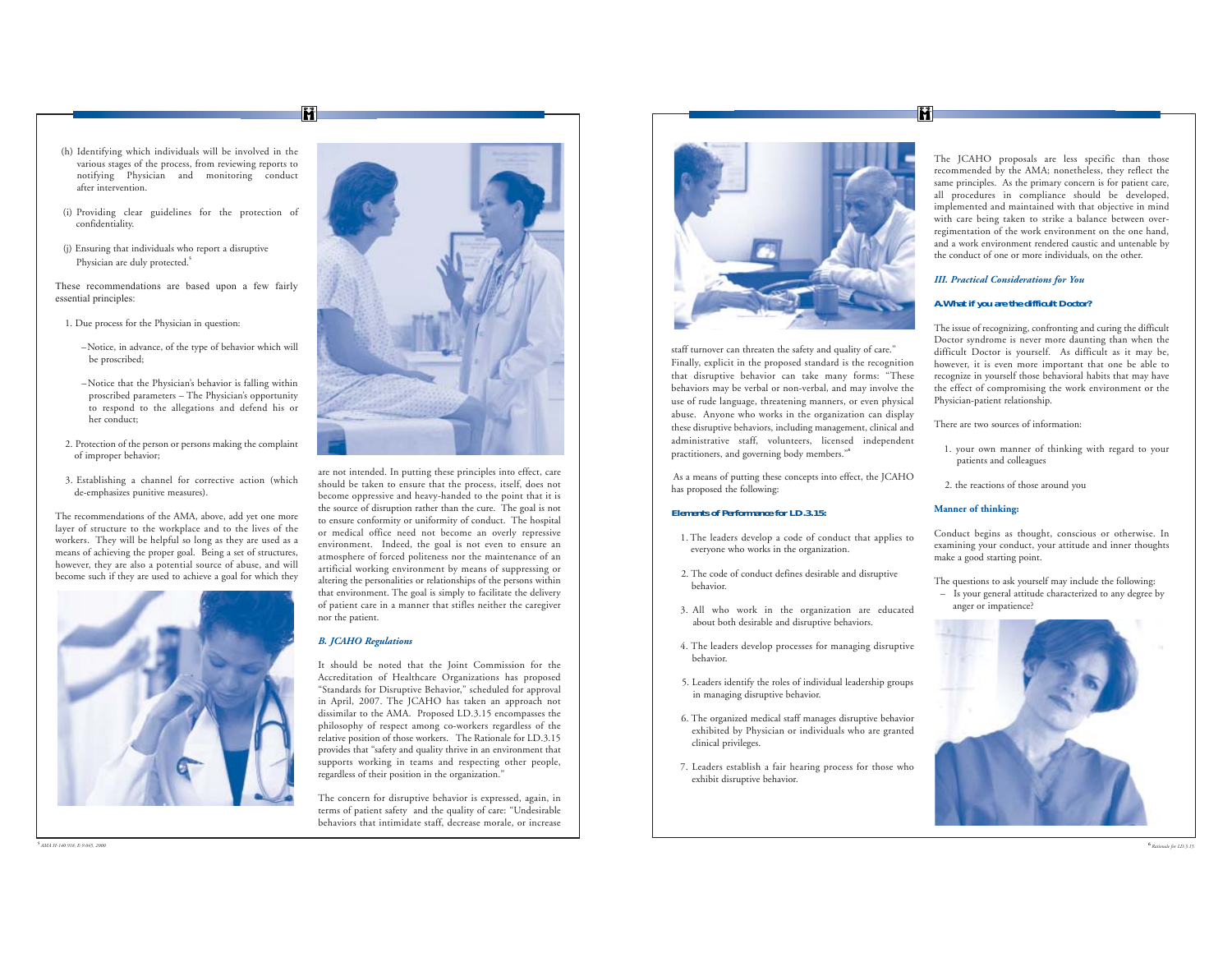- Do your interactions with staff, colleagues and/or patients involve regular or frequent confrontations?
- Do you view your staff, colleagues or patients as less intelligent or capable (or more intelligent or capable) than you?

M

- Do you react to the comments or actions of your colleagues, staff or patients with disdain or derision (whether or not you are aware of expressing it)?
- Do you react to the comments or actions of your colleagues, staff or patients with defensiveness (whether or not you are aware of expressing it)?



If you recognize these types of thought patterns, they may be translating into conduct which makes the workplace unpleasant and less productive for those around you, and makes the professional relationship with your patients untenable.

### **Reactions of other people**

The people with whom you come in contact throughout the day – your staff, your colleagues and your patients may serve as something of a mirror in assessing the effects of your conduct. The overt reaction – the staff member who shrinksaway after a scolding; the colleague who expresses dismay after a confrontation; a patient who asks to change providers to avoid having to deal with you – may be easy to recognize, particularly if it appears to be part of a consistent pattern of responses by more than one person.The more subtle clues may be more difficult to catch. When you have answered the question of a patient, did the patient respond to your answer with an expression of understanding or a follow-up question that might suggest that the patient feels comfortable discussing the issue with you, or did the patient simply respond with silence? Was your answer to the question designed to provide the patient with information, or was the answer designed, in its substance or its mode of expression, simply to make the patient shut up? Did the answer, in fact, provide the patient with information, or did it simply make the patient shut up.

The same sort of inquiry might be made regarding the Physician's interactions with colleagues and staff members.

An occasional confrontation or awkward conversation may have little or no significance; a pattern of such events or a generalized attitude of this nature may be a signal that you have to investigate your own behavior.

#### **B. When to deal with a disruptive Doctor with whom you share a patient.**

The question of when to intervene with a difficult Doctor with whom you might share a patient should probably depend upon the well-being of the patient. If the difficulty is compromising, or potentially compromising the patient's care, then intervention of some sort is appropriate. A patient's care may be compromised in any number of ways. The patient may be failing to get sufficient information from a colleague who evades the patient's questions or fails to pay attention to the patient's inquiries; the patient may avoid asking questions if the response is demeaning or otherwise unpleasant; the colleague's general attitude may be so difficult for the patient that the patient avoids beneficial treatment or therapies. There are undoubtedly as many ways in which such difficulties may become manifest as there are Doctors and patients. If it becomes apparent to you that your mutual patient's health, care or treatment is being potentially or actually compromised by your colleague's attitude, it is time to intervene.

#### **C. How to intervene if you're dealing with a disruptive Doctor.**

If the disruptive Doctor is a member of your practice, the first step in dealing with the situation is the development of policies and procedures in accordance with the recommendations of the AMA, above. The second step is to access the appropriate channels pursuant to those policies and procedures.

If those policies have not been put in to place, yet, and the situation requires immediate attention, the method of intervention should follow the most analogous procedures that are in place.

If no analogous procedures are in place, the problem should be brought to the attention of the managing partner of the practice and a means of addressing the problem should be developed which take into account the issues referenced above in AMA H-140.918; E-9.045.

It may be best to avoid a simple one-on-one intervention that may be all too easily dismissed by the subject Physician as a mere personal issue with a single colleague. It may also be advisable to avoid un-witnessed interventions.



#### *Conclusion*

The medical profession is one that involves elements of selflessness to no small degree. At its core, it is the act of helping another human being with regard to matters both elemental and profound and under circumstances that may literally be matters of life and death. It is a profession worthy of respect. Its practitioners and its patients, similarly, are deserving of respect. The concern with regard to the disruptive Physician, tied as it is to issues of patient care, is

#### **Doctors RX**

Elizabeth A. Svoysky, J.D., *Editor* Assistant Vice President Risk Management

Dr. George S. Malouf, Jr., M.D., *Chair of the Board* MEDICAL MUTUAL Liability Insurance Society of Maryland

Copyright © 2007. All rights reserved. MEDICAL MUTUAL Liability Insurance Society of Maryland

Articles reprinted in this newsletter are used with permission. The information<br>contained in this newsletter is obtained from sources generally considered to be<br>reliable, however, accuracy and completeness are not guarante

All faculty/authors participating in continuing medical education activities sponsored by MEDICAL MUTUAL are expected to disclose to the program participants any real or<br>apparent conflict(s) of interest related to the content of his presentation(s).<br>Benjamin S. Vaughan has indicated that he has not

# M.

nothing more and nothing less than a matter of respect. This has been recognized by ICAHO in its reference to "respecting other people, regardless of their position in the organization." Similarly, it has been recognized by the American Medical Association in Report 106, which states, "The importance of respect among all health professionals as a means of ensuring good patient care is at the very foundation of the ethic advocated by the American Medical Association. The preamble to the Principles of Medical Ethics included in the Code of Medical Ethics clearly states: 'As a member of this profession, a Physician must recognize responsibility not only to patients, but also to society, to other health professionals, and to self."

This simple concept should be born in mind by every practitioner. It is at the very heart of recognizing the extent to which one's own or a colleague's behavior may be affecting the ability of others to perform their jobs; it is essential to appreciating one's own role in working with others to provide the most important of services to others, an endeavor which is, indeed, deserving of respect.

*Benjamin S. Vaughan is a partner in the law firm of Armstrong, Donohue, Ceppos and Vaughan. Mr. Vaughan practices in the area of civil and criminal litigation, focusing primarily on the defense of hospitals, Physicians, health maintenance organizations and other health care providers in the State of Maryland and the District of Columbia.*

#### **Numbers you should know!**

| Toll Free<br>800-492-0193<br>Incident/Claim/<br>Lawsuit Reporting<br>ext. 163<br>Risk Management<br>Seminar Info<br>ext. 215 or 225<br>Risk Management<br>Questions<br>ext. 224<br>Main Fax<br>410-785-2631<br>410-785-1670<br>Claims Department Fax<br>Web Sire<br>www.weinsuredocs.com | Home Office Switchboard | 410-785-0050 |
|------------------------------------------------------------------------------------------------------------------------------------------------------------------------------------------------------------------------------------------------------------------------------------------|-------------------------|--------------|
|                                                                                                                                                                                                                                                                                          |                         |              |
|                                                                                                                                                                                                                                                                                          |                         |              |
|                                                                                                                                                                                                                                                                                          |                         |              |
|                                                                                                                                                                                                                                                                                          |                         |              |
|                                                                                                                                                                                                                                                                                          |                         |              |
|                                                                                                                                                                                                                                                                                          |                         |              |
|                                                                                                                                                                                                                                                                                          |                         |              |